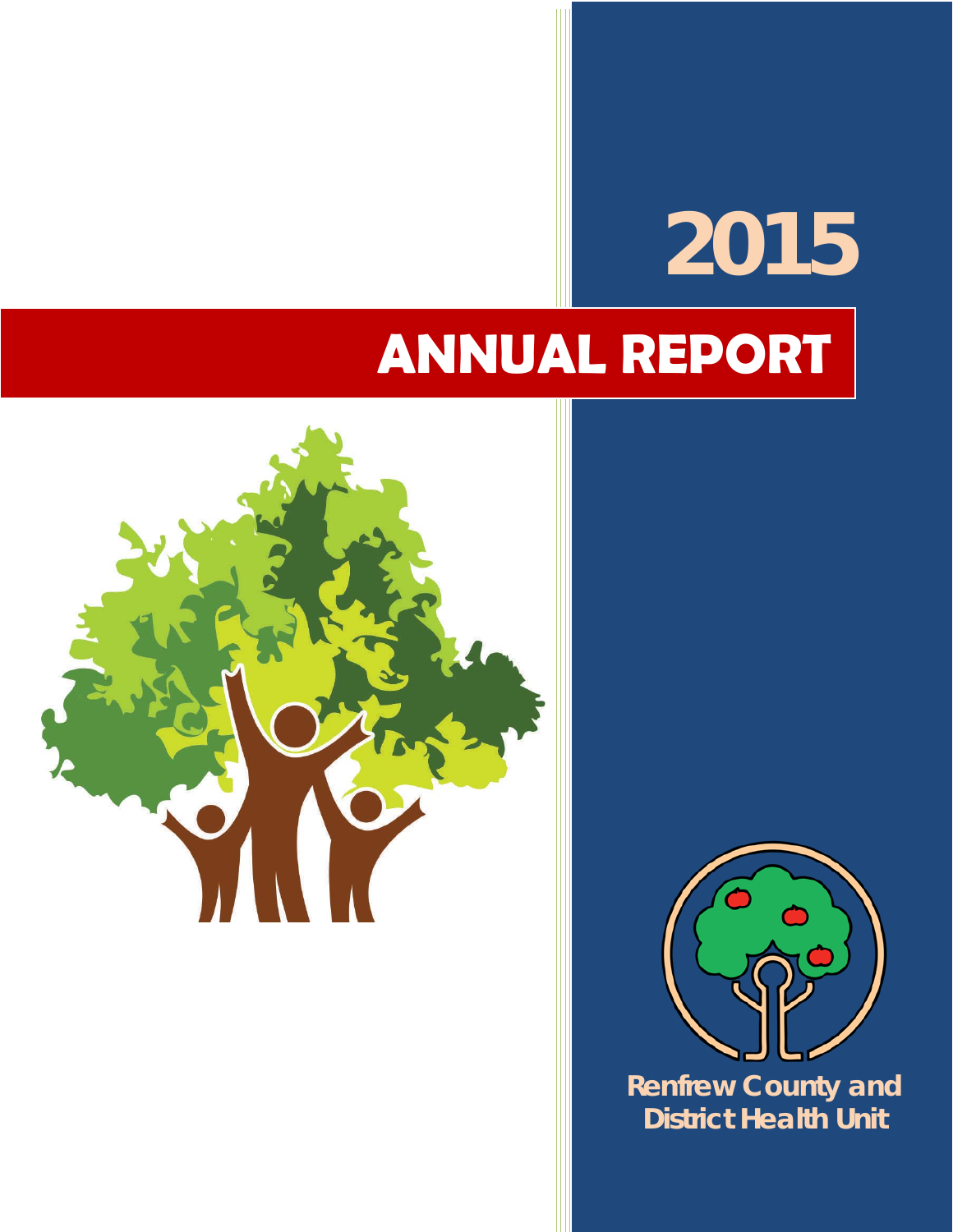

# **Renfrew County and District Health Unit**

**7 International Drive, Pembroke, ON Canada K8A 6W5 www.rcdhu.com**

# **Message from Dr. Kathryn Reducka, Acting Medical Officer of Health and Chief Executive Officer**

As the Acting Medical Officer of Health and Chief Executive Officer of the Renfrew County and District Health Unit I am pleased to present the 2015 Annual Report.

Under the leadership of Dr. Maureen Carew a strategic plan for the Health Unit was developed that began implementation in 2015 and will continue until 2019. To realize the vision of 'Optimal Health for all in Renfrew County and District' four primary values were identified. Transparency, equity, excellence and collaboration will guide the organization as we move forward.

In 2015 the expertise of Health Unit staff was evident when faced with managing travelers returning from Ebola affected areas and preparing to welcome Syrian refugees. One of the new initiatives in 2015 was the launch of on-line prenatal education, making our free program more accessible to busy parents. Another was the pilot of *Nutri-STEP®* Nutrition Screening Tool for Every Preschooler, which helps parents identify children's eating problems early and access resources to make needed changes.

I hope the report increases the community's awareness of the many programs offered by the Renfrew County and District Health Unit.

### **Message from Mr. J. Michael du Manoir Board of Health Chair, 2015**

It is my pleasure to share the 2015 Renfrew County and District Health Unit Annual Report with you. This report outlines the ongoing contributions of Renfrew County and District Health Unit in promoting and protecting the health of all of our population. I trust you will find this report of interest.

The Strategic Plan initiated during 2014 is complete and is now adopted. This Strategic Plan sets a direction for the Health Unit for a five year period and will guide operational planning.

The vision of the Renfrew County and District Health Unit is "Optimal health for all in Renfrew County and District". I wish to thank the Board of Health, the Renfrew County and District Health Unit staff and all of our community partners for their support and commitment to the continuous drive towards optimal health outcomes for all of our residents.

#### What's Inside?

- 2 Who We Are
- 3 Meeting Public Health **Challenges**
- 4 Creating Supportive **Environments**
- 5 Helping Families
- 6 Helping the Community
- 7 Protecting Renfrew County and District
- 9 Preventing Communicable Diseases
- 10 Performance Indicators
- 12 2015 Board of Health Members 2015 Approved Budget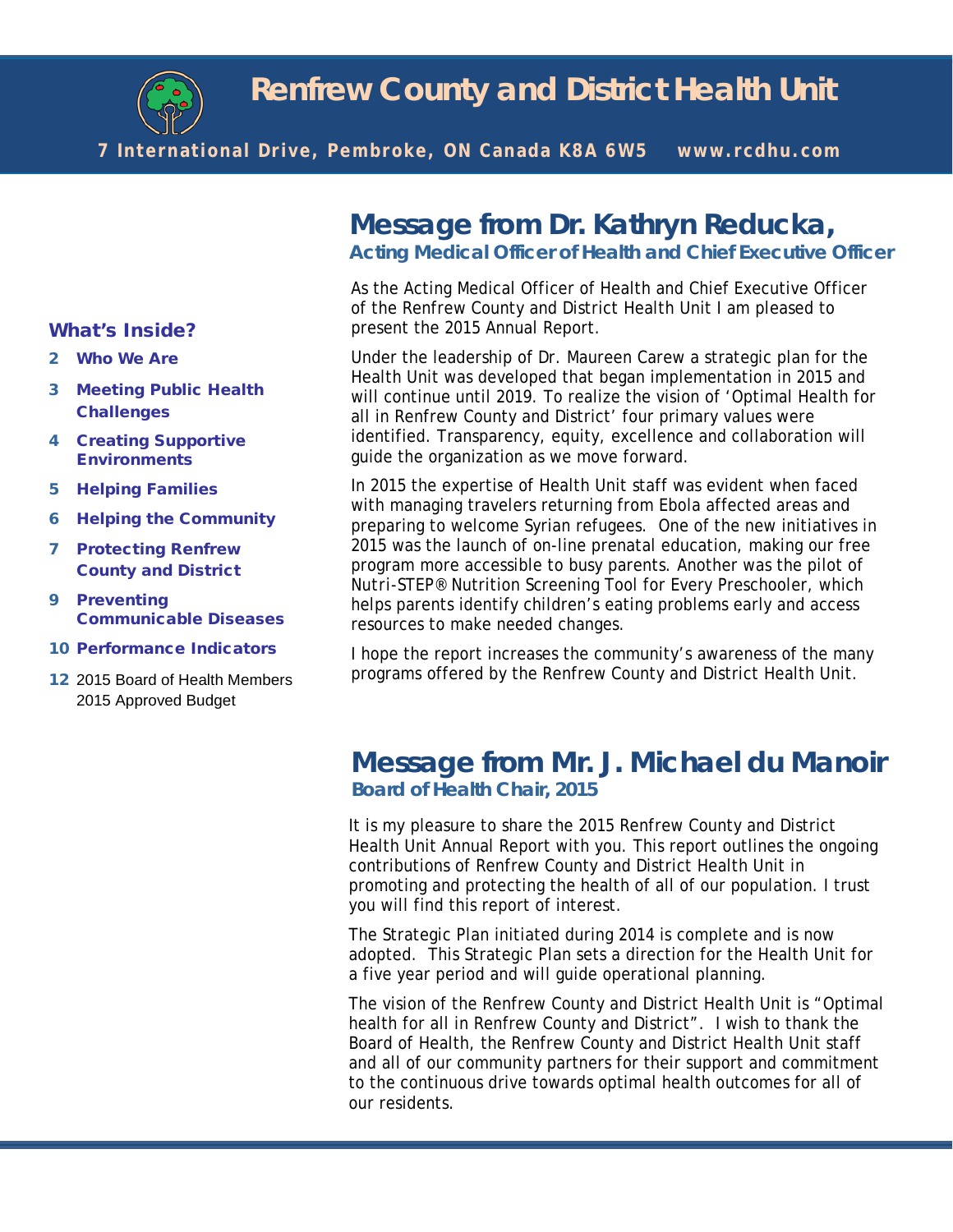### **Who We Are**

The Renfrew County and District Health Unit is one of 36 health units in Ontario that provides public health programs and services to a population of approximately 105,000 over a 15,000 square km catchment area that includes 19 municipalities in eastern Ontario, Canada.

Renfrew County and District Health Unit has a new vision, mission, values and strategic directions. The [2015-2019 Strategic Plan](http://www.rcdhu.com/Pages/Home/strategic-plan.html) was released in March 2015. The plan's implementation will guide priority-setting and enhance delivery of public health services in Renfrew County and District.



#### Renfrew County and District Health Unit Strategic Plan 2015 - 2019

#### **MISSION**

Renfrew County and District Health Unit protects and promotes the health and well-being of all residents through leadership, partnership, accountability and service excellence.

#### **VISION**

Optimal health for all in Renfrew County and District

| <b>Strategic Values</b>                                                                                      |                                                                                                                                                                                       |                                                                                                                                                                                                                                                           |                                                                                              |  |  |
|--------------------------------------------------------------------------------------------------------------|---------------------------------------------------------------------------------------------------------------------------------------------------------------------------------------|-----------------------------------------------------------------------------------------------------------------------------------------------------------------------------------------------------------------------------------------------------------|----------------------------------------------------------------------------------------------|--|--|
| <b>Transparency</b><br>We operate<br>ethically and<br>transparently in<br>the service of our<br>communities. | <b>Equity</b><br>We recognize and<br>appreciate the<br>diversity in<br><b>Renfrew County</b><br>and District and<br>endeavour to<br>address the<br>unique needs of<br>our population. | <b>Excellence</b><br>We are committed<br>to providing the<br>best possible<br>services for<br>individuals and<br>communities. We<br>embrace a culture<br>of continuous<br>improvement,<br>evidence-based<br>decision-making<br>and life-long<br>learning. | <b>Collaboration</b><br>We work with<br>community<br>partners to<br>achieve shared<br>goals. |  |  |

2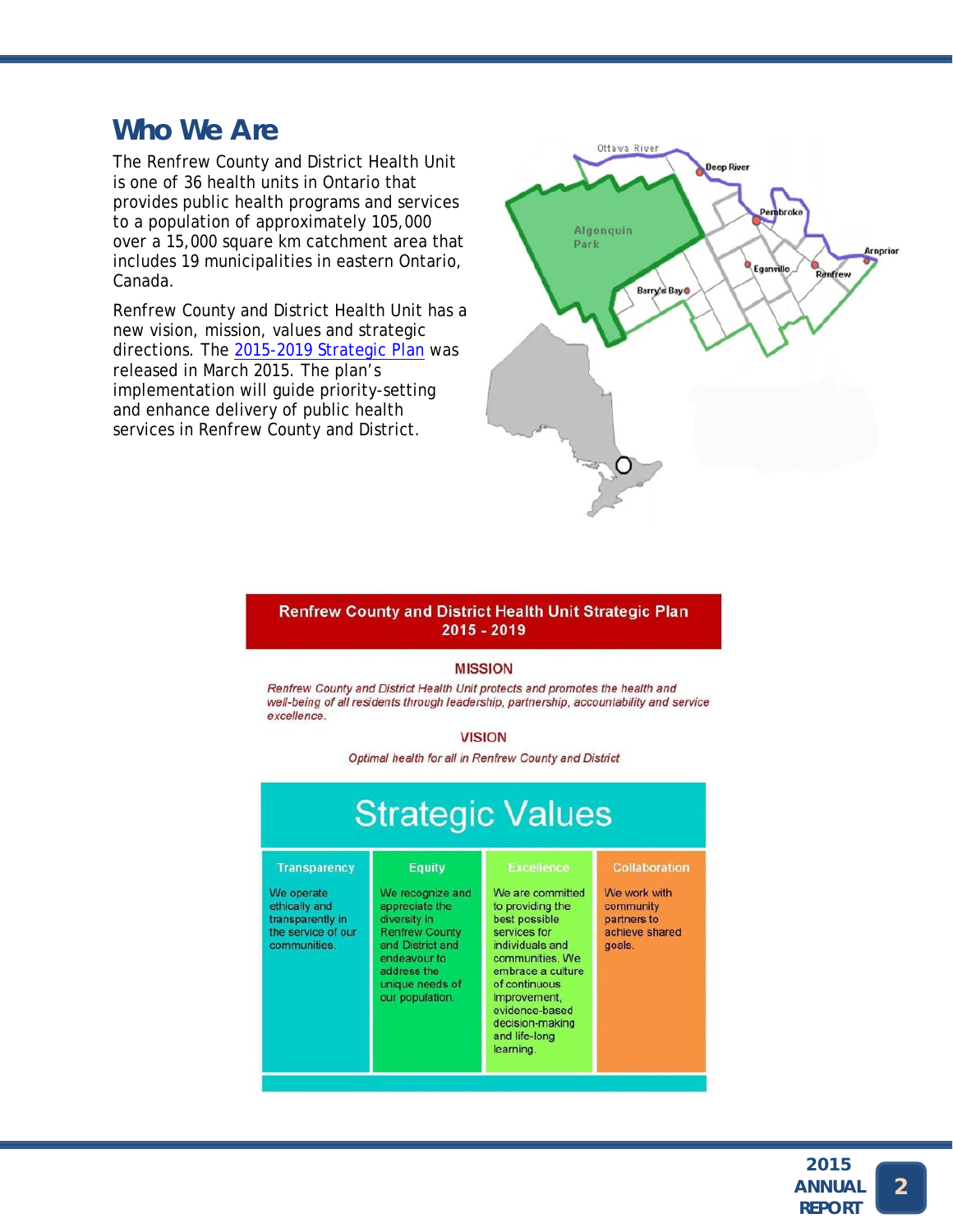# **Meeting Public Health Challenges**

*Through the Accessibility for Ontarians with Disabilities Act, organizations are required to identify, remove and prevent barriers so that people with disabilities will have more opportunities to participate in everyday life.* 

*\_\_\_\_\_\_\_\_\_\_\_\_\_\_\_\_\_\_\_\_\_\_*

*\_\_\_\_\_\_\_\_\_\_\_\_\_\_\_\_\_\_\_\_\_\_* 

### **Working towards barrier-free public health services**

More than one in ten people in Ontario have some kind of disability, and this number will increase as our population ages. A goal of the Health Unit is to provide programs and services that are accessible to everyone, and employment practices that accommodate job applicants and employees with disabilities.

The Renfrew County and District Health Unit [Accessibility Policy](http://www.rcdhu.com/Publications/Policy-Accessibility-Dec-2015.pdf) and [Accessibility Plan](http://www.rcdhu.com/Publications/Plan-Accessibility-2012-16.pdf) outline how we are working on removing and preventing barriers, so that people with disabilities can participate fully. This initiative is in compliance with the [Accessibility for Ontarians with Disabilities Act.](https://www.ontario.ca/page/accessibility-laws)

### **Preparing to welcome Syrian refugees**

When the new federal government announced plans to resettle 25,000 Syrian refugees, the Health Unit began taking steps to ensure that public health services would be accessible to refugees settling in Renfrew County and District.

The Health Unit provided cultural sensitivity training for staff, planned how to communicate with Arabic speaking clients, and linked with provincial and regional organizations involved in resettlement.

Along with many other organizations, the Health Unit is ready to assist families from Syria with making successful transitions to their new life in Canada.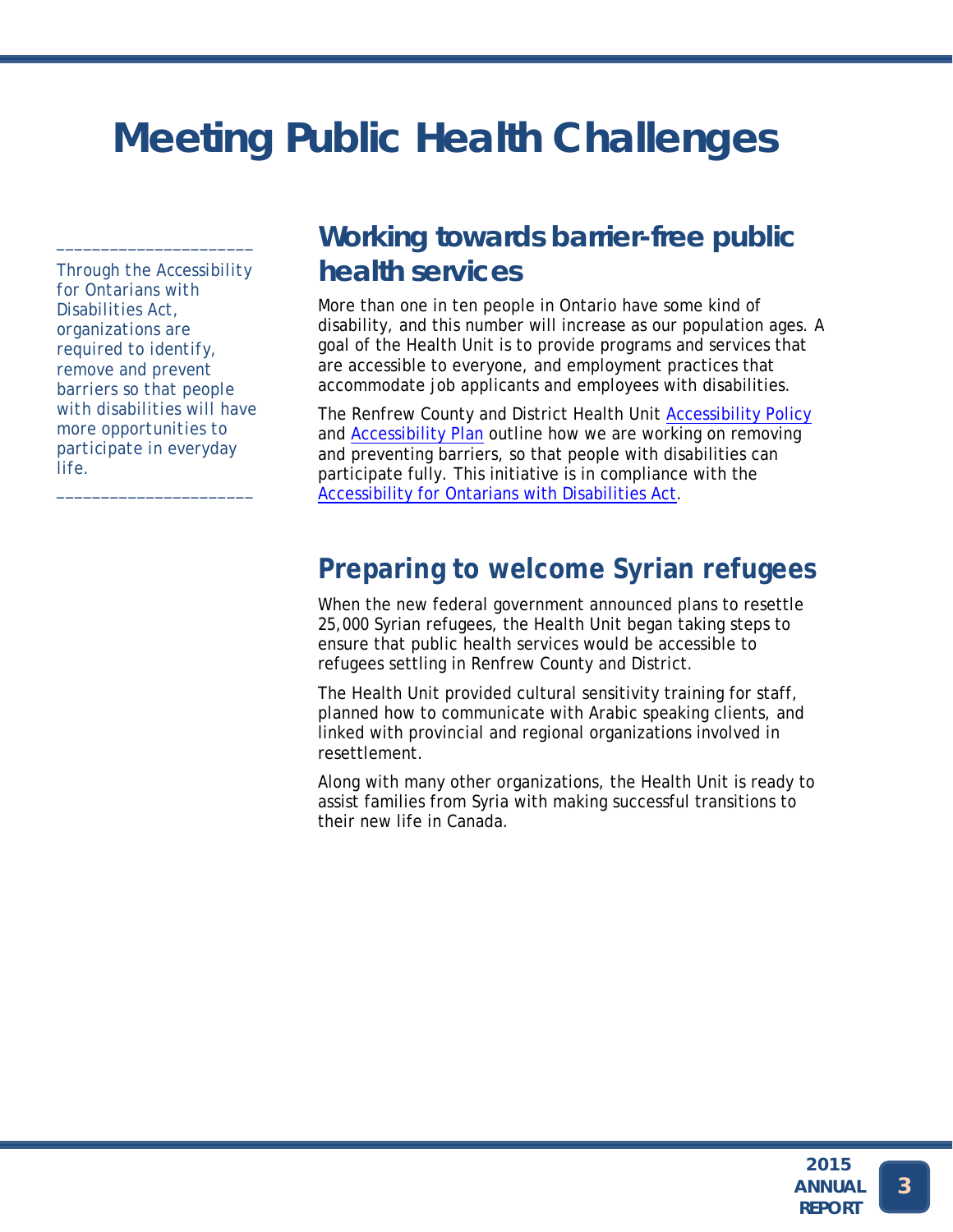# **Creating Supportive Environments**

*The percent of new mothers in Renfrew County and District who met the recommendation for feeding their babies "breast-milk only" in 2015 was: 67% in hospital, 52% at 2 months and 39% at six months.*

*\_\_\_\_\_\_\_\_\_\_\_\_\_\_\_\_\_\_\_\_\_\_*

*\_\_\_\_\_\_\_\_\_\_\_\_\_\_\_\_\_\_\_\_\_\_* 

*The Township of Bonnechere Valley is a local leader in supporting the growing Canadian trend to make healthy food choices available wherever children and their families live, learn, work and play.*

*\_\_\_\_\_\_\_\_\_\_\_\_\_\_\_\_\_\_\_\_\_\_*

*\_\_\_\_\_\_\_\_\_\_\_\_\_\_\_\_\_\_\_\_\_\_* 

### **The Baby-Friendly way**

The Health Unit is participating in the **Baby Friendly Initiative** (BFI), an international effort to improve the health of mothers and babies. BFI consists of ten steps for carrying out practices that promote and support breastfeeding, while assisting all families with feeding their children in a safe and nurturing way.

In 2015, the Health Unit hosted a "pre-assessment visit" from a Breastfeeding Committee for Canada representative. The purpose of the visit was to determine if the Health Unit is ready to be assessed for designation as a "Baby Friendly" community health service. The visit was successful due to the hard work and support of staff throughout the organization.

# **Supporting healthy food policy**

The Health Unit has been supporting the Community Resource Centre (Killaloe)'s project "Healthy Food IN and OUT of Schools" since 2013. The project has focused on increasing healthy food choices at the Eganville Community Arena's canteen, in the Township of Bonnechere Valley.

In 2015, project work involved developing a healthy food policy for the arena. The Health Unit dietitian supported the process by making changes to the draft policy based on feedback, writing an implementation guide, training canteen staff and participating in presentations to Council.

Congratulations to Township of Bonnechere Valley Council for passing a comprehensive Healthy Food and Beverage Policy at its October meeting.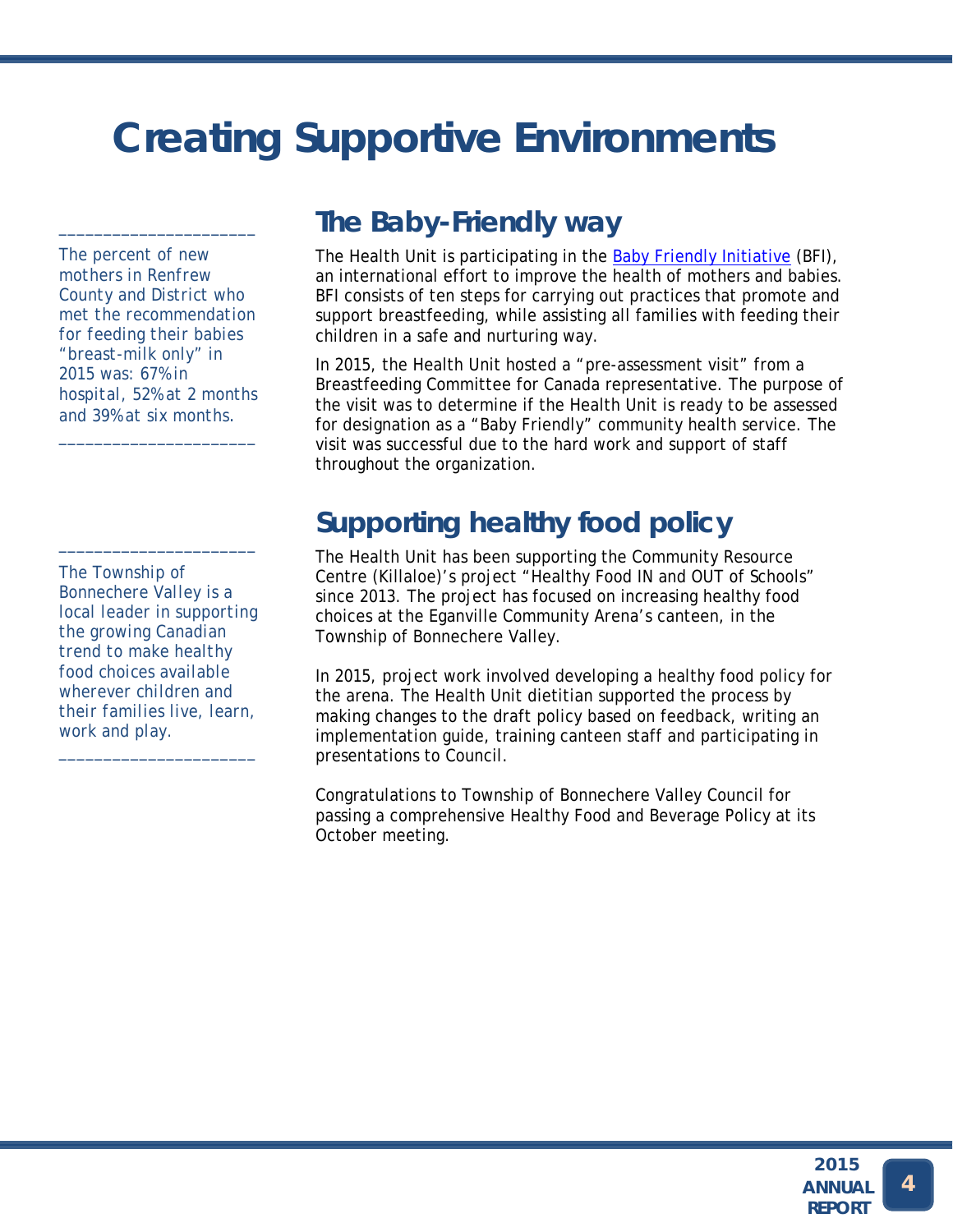# **Helping Familes**

*Prenatal education enables parents to build knowledge and confidence, so they can make the best decisions for themselves and their baby.*

*\_\_\_\_\_\_\_\_\_\_\_\_\_\_\_\_\_\_\_\_\_\_*

*\_\_\_\_\_\_\_\_\_\_\_\_\_\_\_\_\_\_\_\_\_\_* 

*Healthy habits at a young age build life-long habits for healthy growth and development.*

*\_\_\_\_\_\_\_\_\_\_\_\_\_\_\_\_\_\_\_\_\_\_*

*\_\_\_\_\_\_\_\_\_\_\_\_\_\_\_\_\_\_\_\_\_\_* 

*During the Chalk Challenge kick-off event, 21 organizations chalked their paved play areas and held events that fostered creativity, community involvement and spirit.*

*\_\_\_\_\_\_\_\_\_\_\_\_\_\_\_\_\_\_\_\_\_\_*

*\_\_\_\_\_\_\_\_\_\_\_\_\_\_\_\_\_\_\_\_\_\_* 

### **New online prenatal education**

Renfrew County and District Health Unit launched its free on-line [prenatal education](http://www.rcdhu.com/Pages/ChildHealth/classes-prenatal-education.html) program in October 2015, offering another way for expectant parents to learn about healthy pregnancies and prepare for parenthood. [The Gift of Motherhood](http://patienteducationonline.info/renfrew-county-amp;-district-health-unit/demo-the-gift-of-motherhood-canada/Default.aspx) includes videos, animated illustrations, quizzes and games.

The on-line program makes prenatal education more accessible to families with transportation barriers and busy schedules, and enables learning at a pace that suits the parents. The Gift of Motherhood is available in both English and French. The Health Unit continues to provide in-person prenatal education in locations throughout Renfrew County and District.

# **NutriSTEP® – Nutrition screening tool for every preschooler**

NutriSTEP<sup>®</sup> is a checklist for parents about the eating and activity habits of their children ages three to five. This identifies what is going well, where there is room for improvement, and where to find trusted healthy eating information and supports.

The Health Unit offers the NutriSTEP® checklist through our programs and services for young families along with follow-up information and referrals to community resources. We also promote [Nutri-eSTEP,](http://www.nutritionscreen.ca/) which parents and caregivers can do online and get immediate feedback.

# **Healthy Kids Community Challenge gets underway**

The County of Renfrew is receiving funding, training and social marketing tools over three years as part of the [Healthy Kids](http://www.health.gov.on.ca/en/public/programs/healthykids/hkcc.aspx)  [Community Challenge.](http://www.health.gov.on.ca/en/public/programs/healthykids/hkcc.aspx) The Challenge encourages community organizations to work together on creating sustainable programs and policies that improve the eating habits and activity levels of children ages 0 - 12. The Health Unit is supporting the County with this work by helping to engage partners, review literature and plan events.

A kick-off event called the Chalk Challenge was held in October 2015. Work is underway to create physical activity equipment lending hubs, an idea that was identified as a priority at community engagement sessions.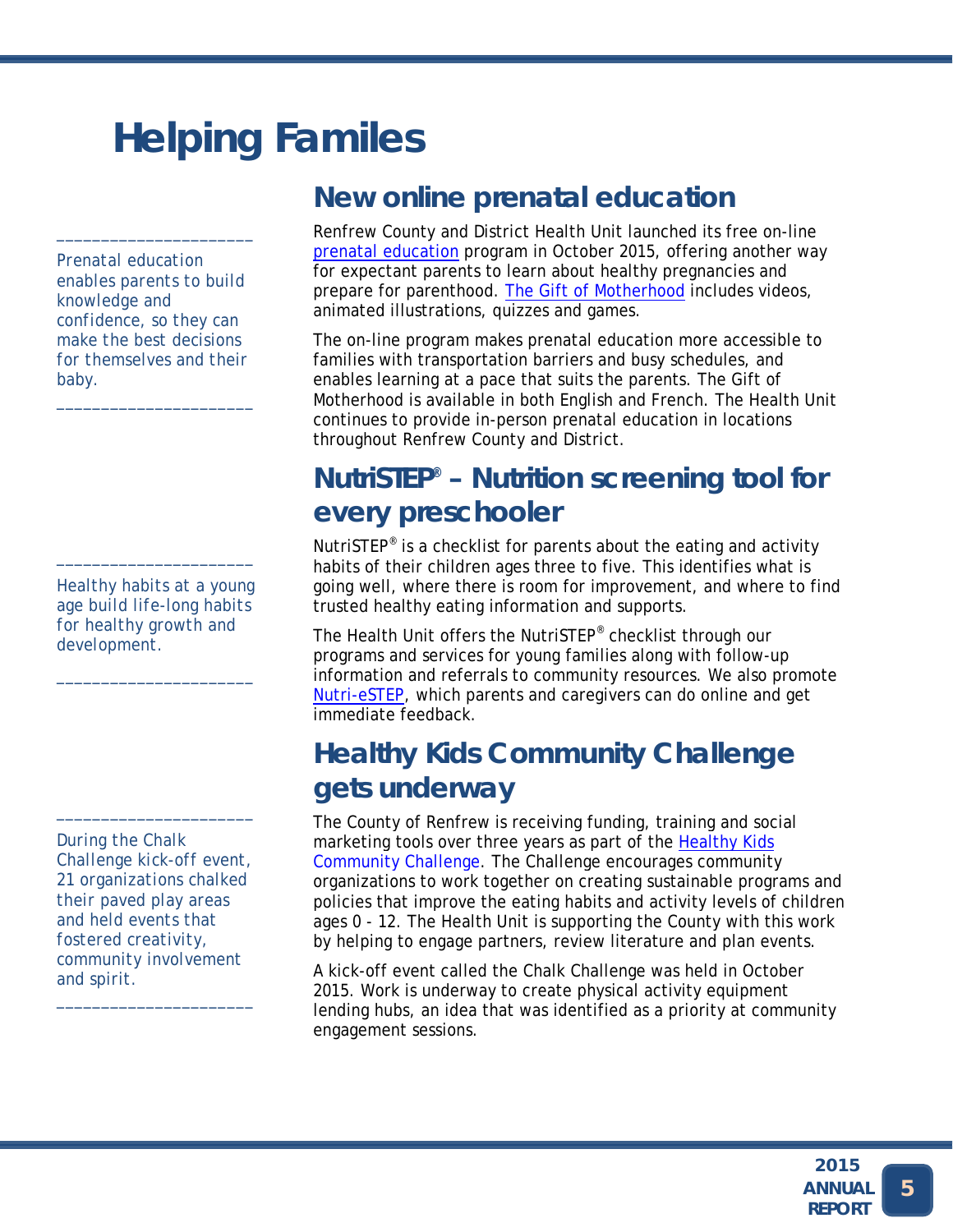# **Helping the Community**

*The 2015 Amplify! youth summit involved 90 youth and 28 adult allies. The summit is a stepping stone for youth to get motivated to make things happen in their community.*

*\_\_\_\_\_\_\_\_\_\_\_\_\_\_\_\_\_\_\_\_\_\_*

*\_\_\_\_\_\_\_\_\_\_\_\_\_\_\_\_\_\_\_\_\_\_* 

*Residents of Renfrew County and District age 65 and over visited hospital emergency departments because of injuries caused by falls 1,818 times in 2015 (91 visits per 1,000 people age 65+).*

*\_\_\_\_\_\_\_\_\_\_\_\_\_\_\_\_\_\_\_\_\_\_*

*\_\_\_\_\_\_\_\_\_\_\_\_\_\_\_\_\_\_\_\_\_\_* 

# **Working towards a Renfrew County Youth Strategy**

The Health Unit chairs and brings youth engagement expertise to the Renfrew County Youth Network, a dynamic group consisting of youth, community members, and youth social service agencies. The Network's mission is to develop, implement, and sustain a Renfrew County Youth Strategy to support all young people to become healthy and resilient.

Plans for developing the strategy took shape in 2015. Complementary activities were the recruitment of two youth cochairs for the Network, a county-wide youth summit and a workshop for mental health workers on mental health of youth ages 12 – 15.

Watch the video about the Renfrew County Youth Network's [2015](https://www.youtube.com/watch?feature=player_embedded&v=0JjabK1t4ug)  *Amplify!* [youth summit.](https://www.youtube.com/watch?feature=player_embedded&v=0JjabK1t4ug)

### **Training helps prevent falls in older adults**

Too many older adults in Renfrew County and District arrive at a hospital emergency department because they have been injured in a fall. The Health Unit's falls prevention work in 2015 focused on training Personal Support Workers and others who work with older adults in their homes.

The training emphasized that falls are *not* an inevitable part of the aging process. Participants developed an understanding of the multiple factors that interact to cause falls, and the steps that can be taken to prevent falls. The training is part of the Champlain Falls [Prevention Strategy.](http://primarycaredigest.org/tag/champlain-falls-prevention-strategy/)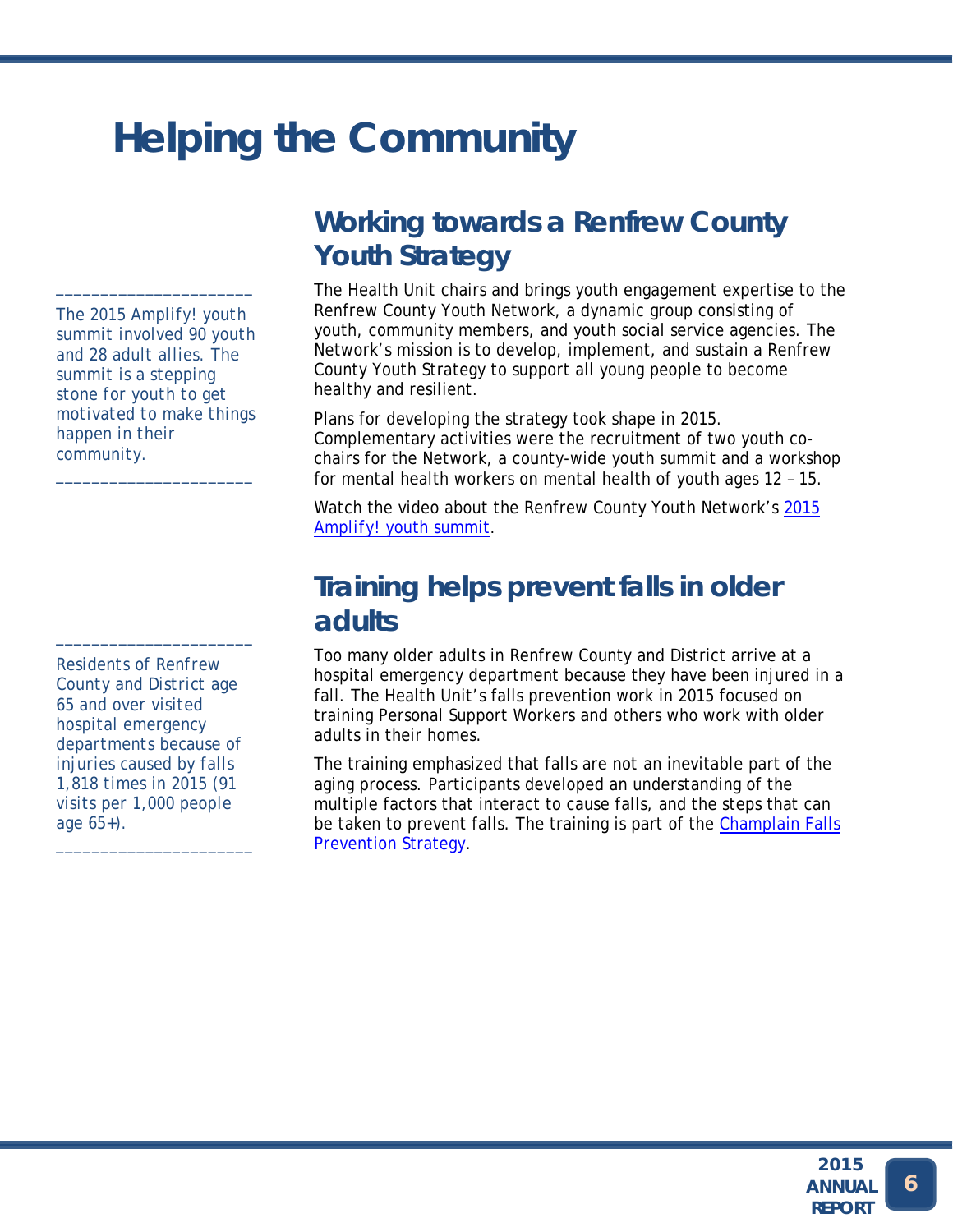# **Protecting Renfrew County and District**

*The Health Unit sampled and tested water from 28 municipally owned and operated beaches in Renfrew County and District.*

*\_\_\_\_\_\_\_\_\_\_\_\_\_\_\_\_\_\_\_\_\_\_* 

*\_\_\_\_\_\_\_\_\_\_\_\_\_\_\_\_\_\_\_\_\_\_*

*In 2015, Renfrew County and District Health Unit offered 30 courses and certified 662 individuals in safe food-handling.*

*\_\_\_\_\_\_\_\_\_\_\_\_\_\_\_\_\_\_\_\_\_\_*

*\_\_\_\_\_\_\_\_\_\_\_\_\_\_\_\_\_\_\_\_\_\_*

### **Beach water testing in Renfrew County and District**

The Renfrew County and District Health Unit has a mandate to prevent or reduce waterborne illness and injury related to recreational water use. This mandate is supported through weekly water testing at public beaches during the swimming season.

In 2015, 2 beaches were temporarily posted by the health unit as being unsafe for swimming due to high levels of bacteria. The heath unit also monitors water conditions for signs of blue-green algae. In 2015, 2 beaches were closed due to the presence of blue-green algae.

### **Food handler certification**

As part of our commitment to public health, The Renfrew County and District Health Unit provides food handler certification training at no cost. This provincially-recognized training program for food service workers and interested residents is intended to promote safe food handling strategies to control or eliminate unsafe conditions that cause food poisoning. The certificate remains in effect for five years from the date of the exam.

### **Canadian Nuclear Laboratories KI tablet distribution**

The health unit collaborated with Canadian Nuclear Laboratories (CNL) in Chalk River on the pre-distribution of potassium-iodide (KI) tablets to residents living in the primary zone around the CNL site. KI tablets are used to help protect the thyroid gland from radioactive iodine that may be released into the air during a radiological emergency. Pre-distribution of the tablets would allow residents to take the tablets in a timely manner should an emergency situation occur.

Information sessions were held in Chalk River in late October by representatives from CNL and the health unit for residents seeking additional information about the program.

### **Revisions to the Smoke-Free Ontario Act affect playgrounds and sport fields**

As of January 1 2015, it became illegal to smoke tobacco on and within 20 metres of children's playgrounds and publicly owned sport fields and surfaces. This includes areas for basketball, baseball, soccer, outdoor ice rinks, tennis courts, splash pads, and swimming pools that are owned by a municipality or the province or a postsecondary education institution.

The Health Unit has partnered with community groups and municipalities to deliver this message along with government-issued no smoking signs to protect users of playgrounds and sports fields from exposure to second-hand smoke.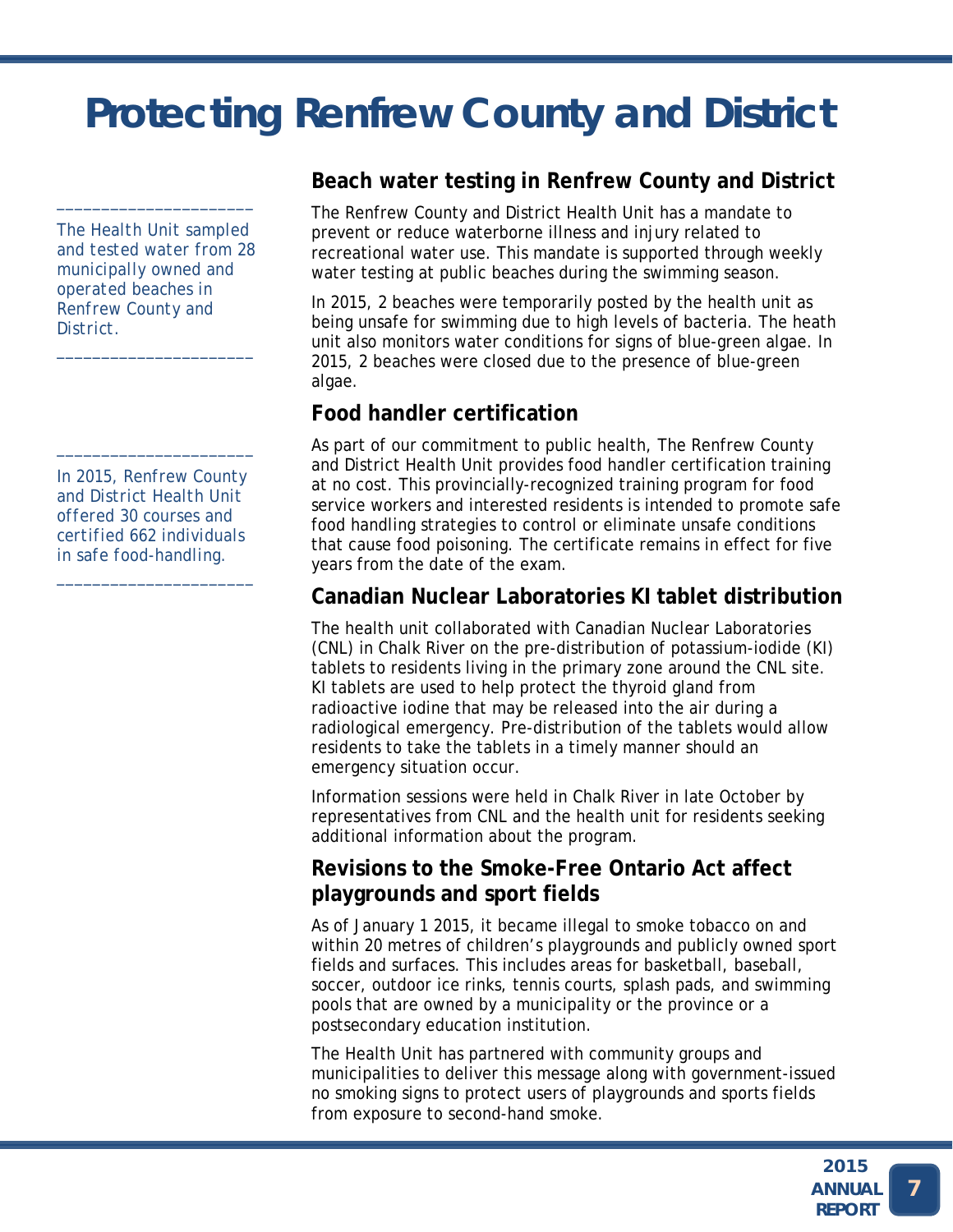### **Decreasing the impact of tobacco use**

The Health Unit is involved in decreasing the negative impact of tobacco use by preventing youth from starting to smoke, helping people to quit, promoting smoke-free public spaces, supporting legislation that protects us from harmful tobacco marketing practices, and enforcing tobacco control legislation.

In 2015 we found creative ways to continue this work:

- Mobilized leadership training for youth and young adults to work with [Freeze the Industry](http://www.freezetheindustry.com/) and [Love My Life…Tobacco](http://www.lmlontario.com/)  [Free!](http://www.lmlontario.com/) in their local communities.
- Consulted with Renfrew County Housing Corporation staff on developing a smoke-free policy for 35 social housing properties and providing cessation support to tenants.
- Coordinated a survey of students at Algonquin College for their opinions about the need for smoke-free housing units.
- Promoted the [wouldurather](https://www.wouldurather.ca/en/) and [Driven to Quit](http://convio.cancer.ca/site/TR?fr_id=19152&pg=entry#.VroJDU32ZC8) challenges.
- Promoted the [MyQuit](https://myquit.ca/) smoking cessation service and established a fax referral system for Health Unit clients interested in quitting.
- Surveyed selected health care providers about their use of the 5 A's (ask, advise, assess, assist, arrange) to help preand postnatal patients move towards quitting smoking.

The Health Unit works closely with staff at other Health Units in eastern Ontario through the Tobacco Control Area Network.

### **Vector-borne disease control program**

In 2015, the health unit submitted a total of 16 ticks to the Ontario Public Health Lab for identification. These ticks were brought into the health unit after being found attached to individuals. Of these 16 ticks, 11 were identified as *Ixodes scapularis* (black-legged tick), which is the primary vector responsible for the transmission of Lyme disease. All of these black-legged ticks were further tested for the bacterial agent which causes Lyme disease and none were found to be positive for this agent.

The health unit also carries out an annual West Nile Virus (WNV) monitoring program. For a ten-week period in the summer, a total of five traps are set up across our service area on a weekly basis to trap mosquitoes. The mosquitoes are then shipped to a lab for testing and in 2015, as in previous years, none of the mosquitoes were found to be positive for WNV. The health unit did not receive any reports of human cases of WNV in 2015.

8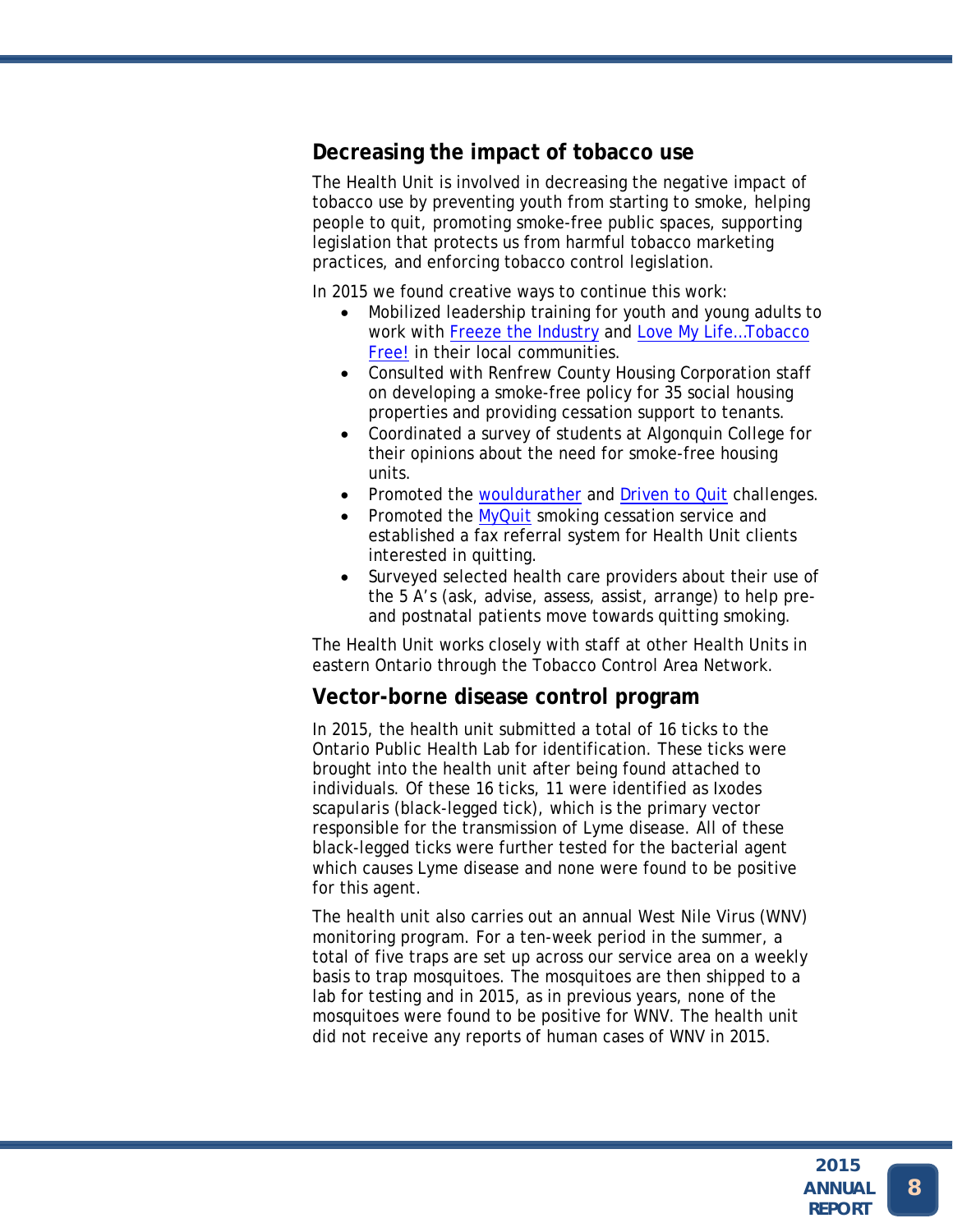# **Protecting Renfrew County and District**

*The Health Unit has ongoing collaboration with organizations involved in infection prevention and control through IPAC Renfrew County and IPAC Canada.*

*\_\_\_\_\_\_\_\_\_\_\_\_\_\_\_\_\_\_\_\_\_\_*

*\_\_\_\_\_\_\_\_\_\_\_\_\_\_\_\_\_\_\_\_\_\_*

### **Health Unit hosts Infection Prevention and Control (IPAC) fall conference**

The IPAC conference in October 2015 gathered over 50 health care workers, including infection prevention and control practitioners, working within acute care, community and longterm care and retirement homes from across Renfrew County and District.

The full-day event included updates on infection prevention and control practices, influenza prevention, and management of respiratory and enteric outbreaks in institutions. As well, the new [Recommendations for Tuberculosis \(TB\) Screening in Long-Term](http://www.rcdhu.com/Publications/id-tuberculosis-screening-recommendations-2015-Jan.pdf)  [Care and Retirement Homes](http://www.rcdhu.com/Publications/id-tuberculosis-screening-recommendations-2015-Jan.pdf) was presented and discussed.

### **Management of travellers returning from countries affected by Ebola Virus Disease**

Public health organizations around the world have become involved in responding to the devastating epidemic of Ebola Virus Disease. In 2015, Renfrew County and District Health Unit played a part in Canada's efforts to prevent the spread of Ebola to Canada.

Between February and December 2015, the Health Unit monitored travellers who returned from Ebola affected countries. Staff followed procedures described in [Public Health Management](http://www.health.gov.on.ca/en/public/programs/emu/ebola/docs/evd_phu_travellers.pdf)  [of Travellers from Countries Affected by Ebola Virus Disease:](http://www.health.gov.on.ca/en/public/programs/emu/ebola/docs/evd_phu_travellers.pdf)  [Guidance for Public Health Units.](http://www.health.gov.on.ca/en/public/programs/emu/ebola/docs/evd_phu_travellers.pdf)

Each returned traveler was managed by public health for a 21-day monitoring period. This included telephone contacts to check for any symptoms and to ensure prompt testing if they became ill. There have not been any cases of Ebola in Canada to date.

### **Wireless access to information about vaccinations**

The Health Unit has been making good use of Panorama, a provincial electronic information system that includes vaccination records of Ontario residents that have attended primary and/or secondary schools.

New in 2015, staff providing vaccinations in schools and other community locations are able to access the information in Panorama through a secure internet connection.

This enables staff to ensure that each vaccination is needed, and to check for any allergies, previous adverse reactions and exemptions. After each vaccination is given, the individual's record is updated immediately.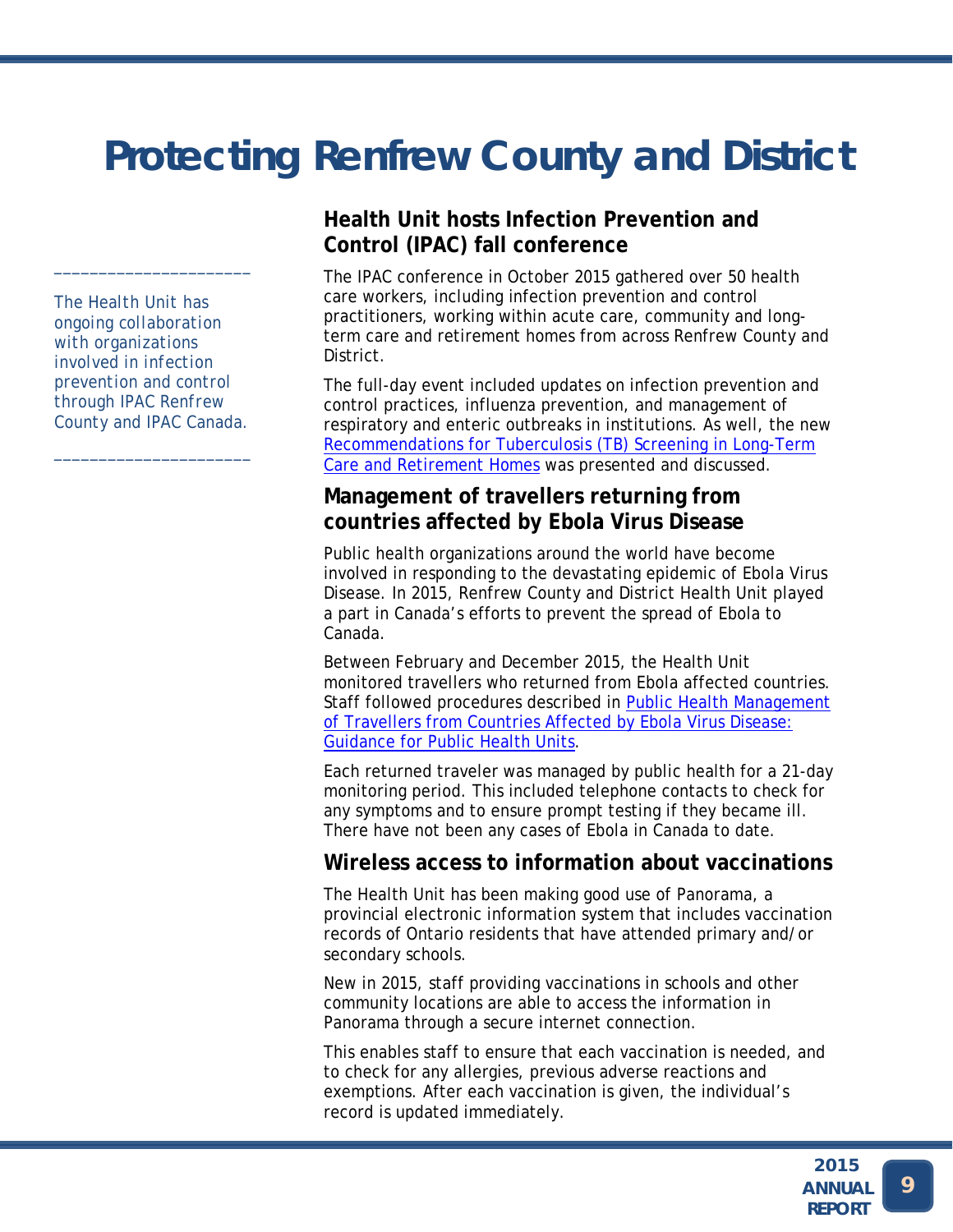# **Performance indicators**

Outlined below are the 2015 results for the Ontario Ministry of Health and Long Term Care's Public Health Funding and Accountability Agreement performance indicators. These indicators are a requirement for health unit funding and are reported by all 36 health units in Ontario.

| <b>Performance Indicator</b>                                                                                                                                                      | 2015<br><b>Target</b> | 2015<br><b>Performance</b> |
|-----------------------------------------------------------------------------------------------------------------------------------------------------------------------------------|-----------------------|----------------------------|
| % of high-risk food premises inspected once every 4<br>months while in operation                                                                                                  | monitoring            | 100%                       |
| % of moderate-risk food premises inspected once every 6<br>months while in operation                                                                                              | monitoring            | 100%                       |
| % of Class A pools inspected while in operation                                                                                                                                   | 100%                  | 100%                       |
| % of high-risk Small Drinking Water Systems inspections<br>completed for those that are due for re-inspection                                                                     | 100%                  | 100%                       |
| % of public spas inspected while in operation                                                                                                                                     | monitoring            | 100%                       |
| % of personal service settings inspected annually                                                                                                                                 | monitoring            | 100%                       |
| % of suspected rabies exposures reported with<br>investigation initiated within one day of public health unit<br>notification                                                     | 97.5%                 | 91.7% <sup>a</sup>         |
| % of confirmed gonorrhea cases where initiation of follow-<br>up occurred within 2 business days                                                                                  | monitoring            | 100%                       |
| % of confirmed gonorrhea cases treated according to<br>recommended Ontario treatment guidelines                                                                                   | baseline              | 60%                        |
| % of confirmed iGAS (invasive group A streptococcal<br>disease) cases where initiation of follow-up occurred on the<br>same day as receipt of lab confirmation of a positive case | monitoring            | 100%                       |
| % of salmonellosis cases where one or more risk factor(s)<br>other than "unknown" was entered into iPHIS (Integrated<br><b>Public Health Information System)</b>                  | 82%                   | 100%                       |
| % of HPV vaccine wasted that is stored/administered by the<br>public health unit                                                                                                  | 0.1%                  | $0.6\%$ b                  |
| % of influenza vaccine wasted that is stored/administered<br>by the public health unit                                                                                            | 2.2%                  | $2.3\%$ b                  |
| % of refrigerators storing publicly funded vaccines that have<br>received a completed routine annual cold chain inspection                                                        | 100%                  | 100%                       |
| % of school-aged children who have completed<br>immunizations for hepatitis B                                                                                                     | monitoring            | 70.3%                      |
| % of school-aged children who have completed<br>immunization for HPV                                                                                                              | monitoring            | 53.6%                      |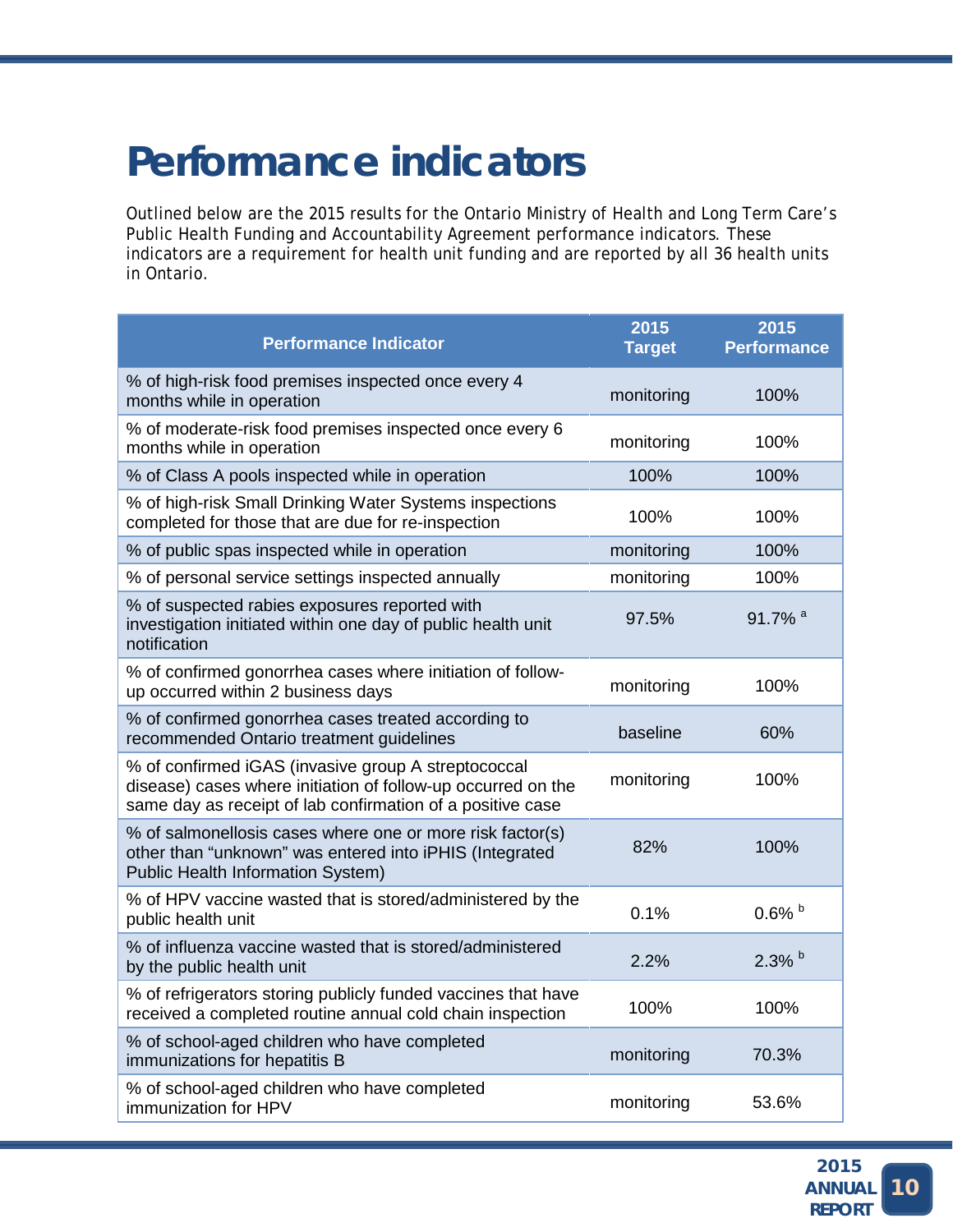# **Performance indicators (continued)**

| <b>Performance Indicator</b>                                                                                                   | 2015<br><b>Target</b> | 2015<br><b>Performance</b> |
|--------------------------------------------------------------------------------------------------------------------------------|-----------------------|----------------------------|
| % of school-aged children who have completed<br>immunization for meningococcus                                                 | monitoring            | 78%                        |
| % of tobacco vendors in compliance with youth access<br>legislation at the time of last inspection                             | $>90\%$               | 90.9%                      |
| % of secondary schools inspected once per year for<br>compliance with section 10 of the Smoke-Free Ontario Act                 | 100%                  | 100%                       |
| % of non-seasonal tobacco retailers inspected for<br>compliance with section 3 of the Smoke-Free Ontario Act                   | 100%                  | 97.3% $\degree$            |
| % of seasonal tobacco retailers inspected for compliance<br>with section 3 of the Smoke-Free Ontario Act                       | 100%                  | 100%                       |
| % tobacco retailers inspected for compliance with display,<br>handling and promotion sections of the Smoke-Free Ontario<br>Act | 100%                  | 100%                       |
| Oral health assessment and surveillance: % of schools<br>screened                                                              | 100%                  | 100% <sup>d</sup>          |
| Oral health assessment and surveillance: % of all JK, SK<br>and grade 2 students screened in all publicly funded<br>schools    | 100%                  | 100% <sup>d</sup>          |
| Implementation status of NutriSTEP <sup>©</sup> Preschool Screen                                                               | Intermediate          | Intermediate               |
| Baby Friendly Initiative (BFI) status                                                                                          | Advanced              | Advanced                   |

"Monitoring" indicates that performance is reviewed internally by the Ministry of Health and Long-Term Care to ensure that high levels of achievement are sustained.

"Baseline" indicates that the performance level will be used to establish targets for future performance and for measuring changes in such performance.

- a The target was not met due to intermittent late reporting of animal bite exposures by the treating facilities.
- b Vaccine wastage was due mainly to unused vaccine.
- c All tobacco vendors were inspected at the frequency required by provincial guidelines.
- d The time period was July 1, 2014 June 30, 2015.